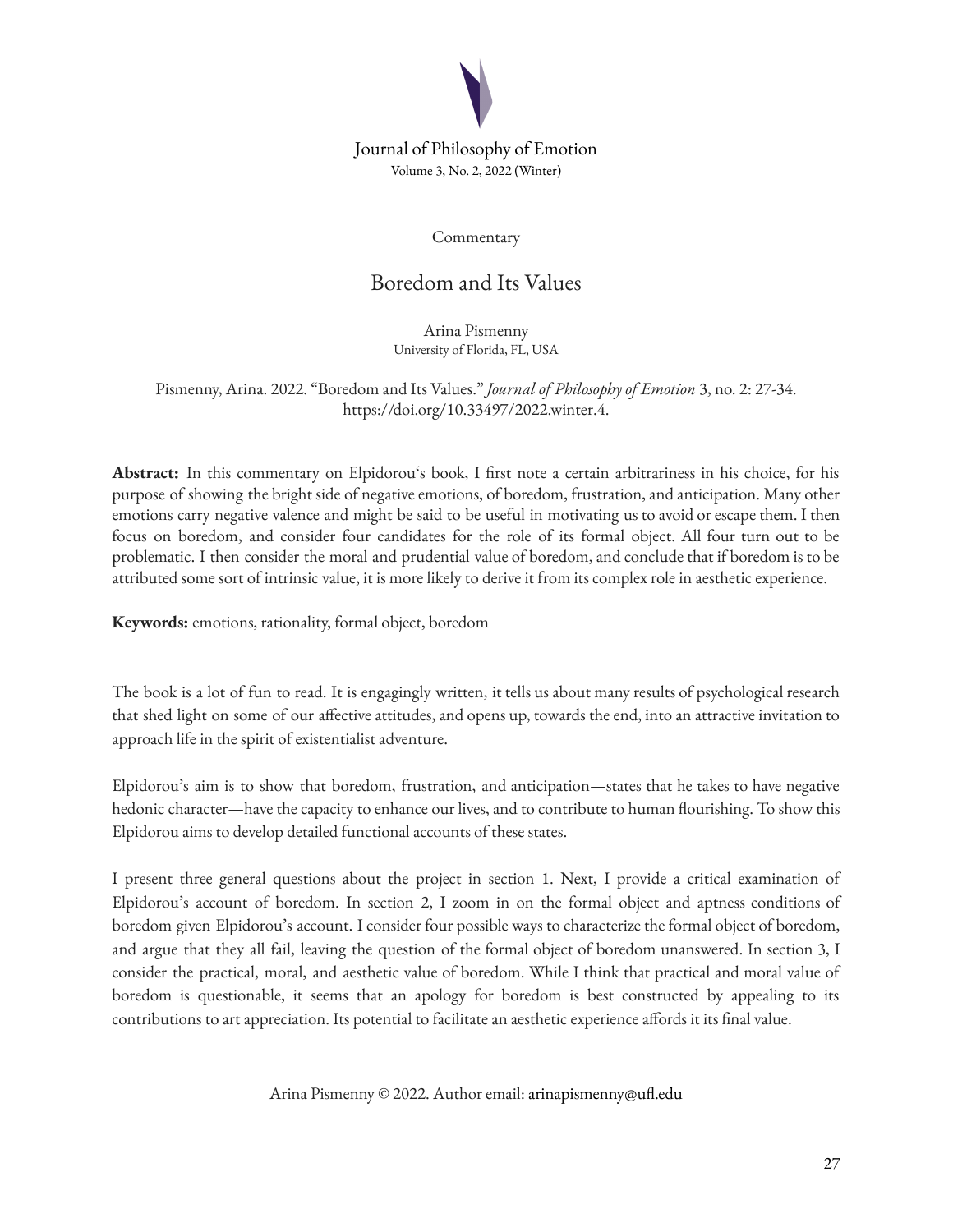#### **GENERAL REMARKS**

First, it is somewhat puzzling as to why these three states were chosen by the author as it isn't clear what they have in common or how they relate to one another. Elpidorou writes that (1) they all involve feelings of dissatisfaction and entrapment in our current situation, and (2) they can motivate us to remedy the situation. Elpidorou emphasizes that this last feature is important because these states not only identify the situation as dissatisfying but also at the same time "already contain the potential to liberate us" (34). Yet these features are not unique to these states. The action tendencies entailed by many other negative emotions also aim to "remedy" the situation in some way. For instance, fear aims to correctly identify danger, while at the same time providing us with an action tendency to either freeze or flee. Anger identifies some wrong committed against us, and provides us with the action tendency of aggression to correct the wrong. Negative emotions generally can be construed as indications of one's goals being frustrated (Lazarus, 1991). Thus, it is no surprise that their action tendencies aim at changing one's behavior to realign with one's goals, and it remains unclear what distinguishes the triad Elpidorou has decided to focus on from other negative emotions.

My second general comment concerns the specific ways in which Elpidorou sees these three psychological states as contributing to the good life. These include (1) informing the organism of how they are faring with respect to their goals, (2) providing a point of contrast in order to 'reset the system' so that positive experiences do not become mundane and lose their pleasurable qualities, and (3) potentially enhancing 'emodiversity'—"the variety and breadth of our emotional experiences" (7). The first point is obviously right since it is what emotions generally do. The second point is also right; but Elpidorou is cautious not to overstate the case since negative emotional experiences can turn harmful. One can imagine boredom turning into depression, frustration into rage, and anticipation into anxiety. Elpidorou is also clear that we must react to these emotions in appropriate ways in order for them to be beneficial (69). By themselves they seem to be of neutral value at best. Third, while the research on emodiversity is in its infancy, the results so far do not speak in favor of Elpidorou's thesis. As he points out, the research he cites shows that a rich diversity of positive emotions correlates more highly with well-being than a diversity of negative ones (8). In short, the ways these three emotions are said to contribute to well-being are not specific to them, and their contribution to emodiversity is not necessarily conducive to the good life.

Third, anticipation, despite the features it shares with the other two states, still seems to fit oddly into the group. While anticipation is admittedly "all too often an emotionally laden experience," it is unclear that it fits the emotion model as well as the other two states. In itself, anticipation is a cognitive rather than an emotional state. As illustrated by recent work by Andy Clark and others on the "predictive brain," anticipation appears to be the general rule that governs all our perceptual processes and makes it possible for us to respond appropriately to our environment's affordances (Clark 2016; Friston 2010). Elpidorou himself quite rightly notes that waiting has no inherent valence. Sometimes, anticipation is fraught with anxiety and is highly aversive; at other times, however, anticipation of a certain pleasant experience can itself be savored and enjoyed, even to the point of wanting to delay the anticipated satisfaction. Hence anticipation is unpleasant in the first case and pleasant in the second. Since there is nothing intrinsically negative about it as an emotional experience, and since it is merely a universal brain mechanism in its non-emotional cognitive form, it is difficult to see what it has to do with the other two states discussed by Elpidorou.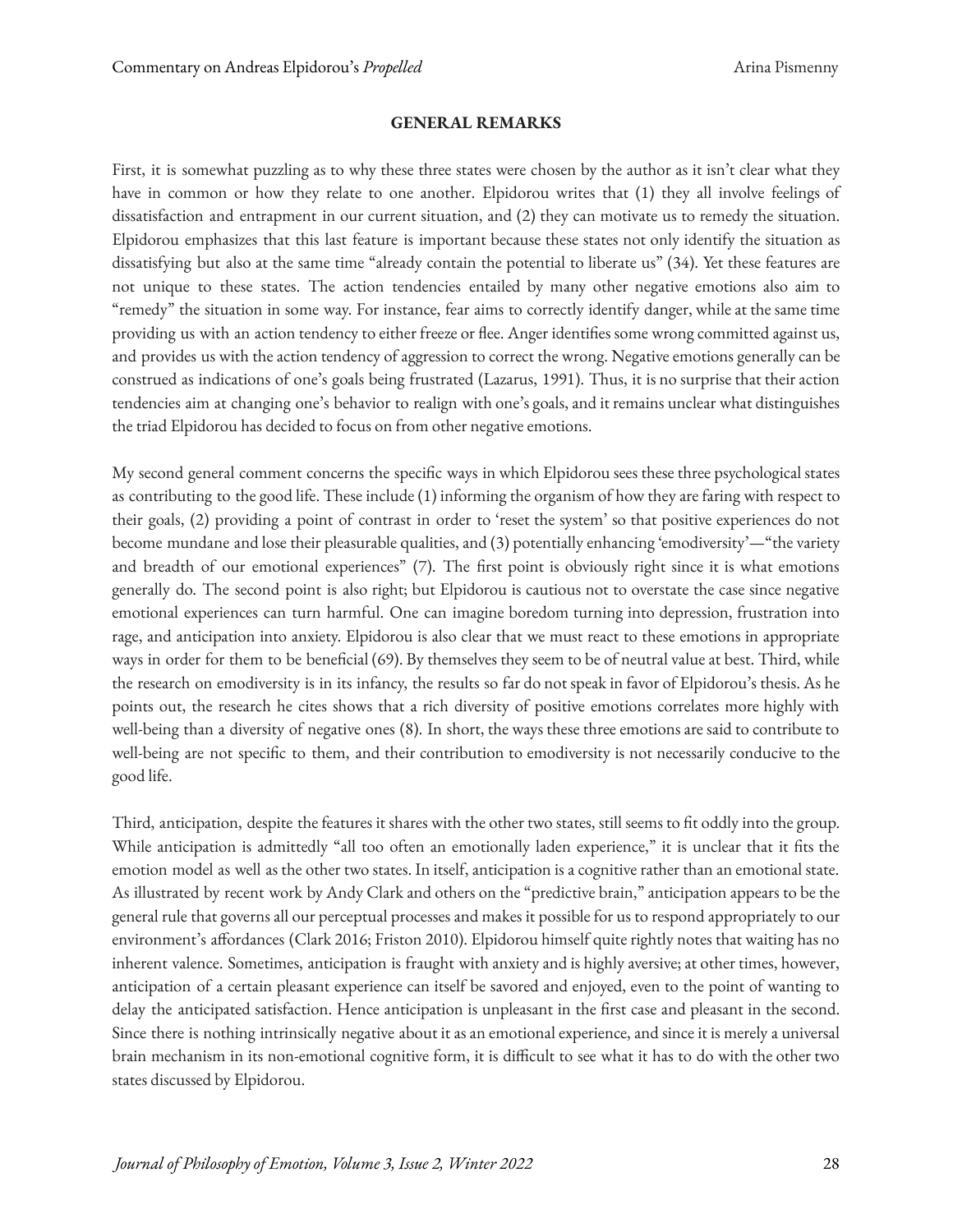In sum, it isn't clear why these three states should be considered together. Since all three require the agent to take the right attitude towards them to overcome their potentially harmful effects, it is also unclear why we should think they make a specific contribution to the good life. And it seems doubtful that we should think of anticipation as an emotion as opposed to a non-affective cognitive mechanism.

#### **BOREDOM**

Leaving these general questions aside, I now turn to Elpidorou's discussion of boredom. Elpidorou's account of boredom illuminates many of its facets. After reconstructing Elpidorou's psychological profile of boredom, I concentrate on the question of the formal object of boredom—the value property of *the boring*, and boredom's aptness conditions. I briefly consider four possible ways of characterizing the boring: (1) causally, (2) as analogous to aesthetic value, (3) as the meaningless, and (4) as conflicting with our goals and interests. I give reasons to reject all four, thus leaving *the boring* currently undefined.

Elpidorou discusses boredom as a character disposition, and a short-lived emotional episode. Both are extremely interesting. But for lack of space I concentrate on boredom as an emotional episode (or what psychologists call "state" as opposed to "trait" boredom). The psychological profile of boredom includes its eliciting conditions (conditions that can in fact cause or trigger the emotion), targets (the objects at which boredom can be directed), formal object (the value property boredom represents its target as having), aptness conditions (condition that make boredom fitting or unfitting), hedonic character and phenomenology, and action tendency.

The eliciting conditions of boredom are highly varied—almost anything can bore us. We might also not know why we are bored, or only realize later that we were bored (39). The target of boredom could be virtually anything—the situation we are in or a task we are performing. One feature characteristic of boredom experiences is "temporal entrapment"—the sense that time is passing very slowly (33). In addition, we feel detached from the situation, and cannot find meaning in it. Boredom has a negative hedonic valence—it is unpleasant to feel, and is coupled with a desire to escape it. Elpidorou argues that the action tendency of boredom is to terminate the emotion. This can be achieved by either switching to an activity that does not elicit boredom, or by changing one's attitude towards the situation or activity that is currently boring (59-60). The latter strategy is particularly pertinent in cases where the tedious task or situation cannot be avoided.

What about the formal object of boredom? Elpidorou points out that when bored, one is disengaged and dissatisfied with the situation. There is nothing that interests us about it. Our attention is not grabbed; there is nothing about the situation we want to pursue. We find it meaningless. Elpidorou says that boredom has a dual function of (1) identifying the uninteresting, and (2) motivating us to escape it. Thus, the formal object of boredom—*the boring*—is a value property that "demarcates the uninteresting" (68). But what makes something uninteresting?

*Prima facie*, if something fails to elicit interest in us it is uninteresting, i.e., boring. We might call this account of *the boring* a causal account since the value property is cashed out in terms of whatever produces the emotional reaction in question. Might this explain the rich variety of eliciting conditions and targets of boredom? If it happens to make us feel bored, it is boring. However, such an account of the formal object of boredom faces the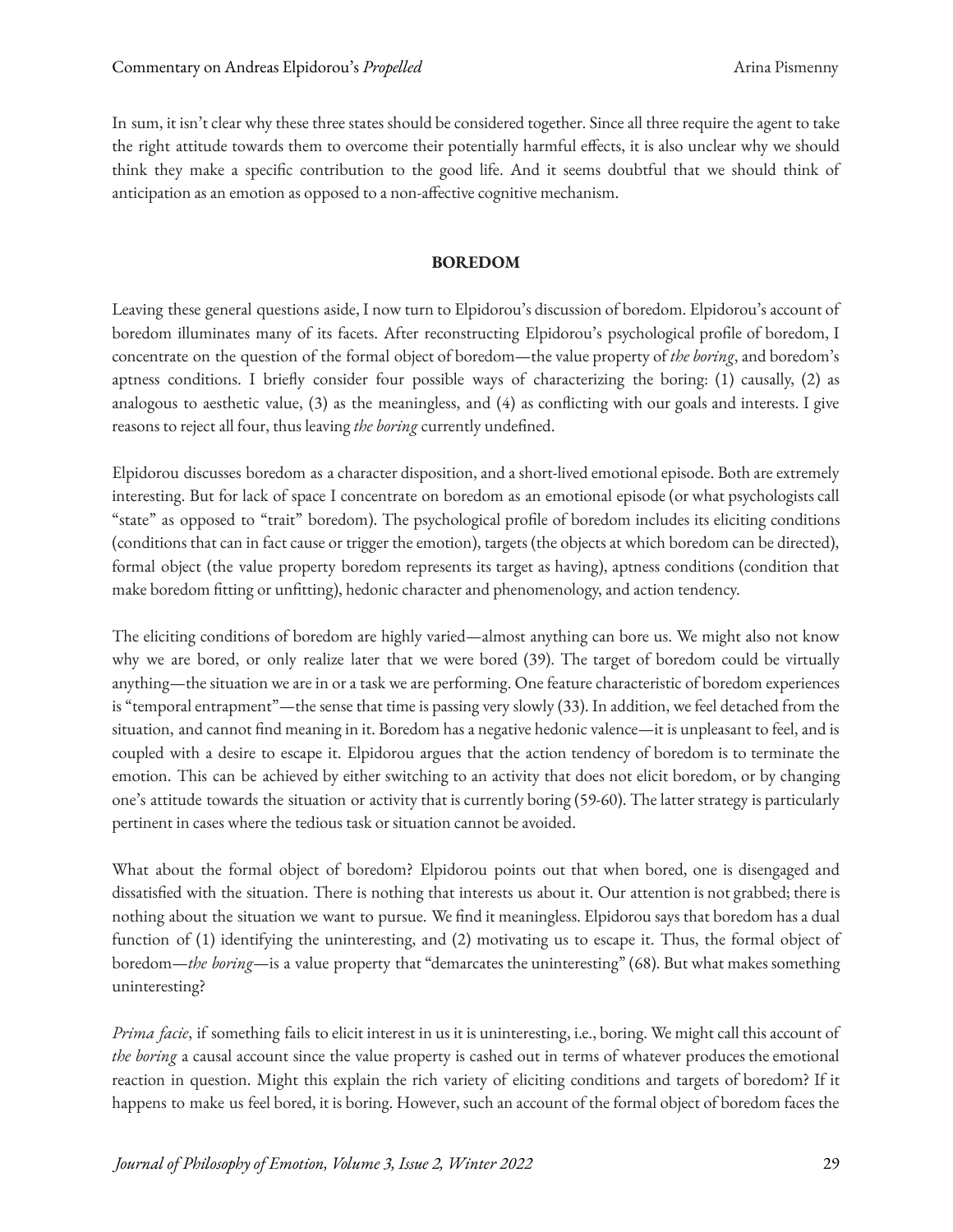issue of making sense of the aptness conditions of boredom. Typically emotions are taken to have representational content, which requires that they represent their targets as grounding their formal objects by way of some features of the target. This means that emotions can *misrepresent* their targets as grounding a particular kind of formal object. An emotion is apt when it correctly represents the target as having a particular value property. When it misrepresents it, it is inapt. For example, fear is apt when the dog (the target) is dangerous (the formal object). The dog is dangerous if it is large, aggressive, and indicates its intention to attack (features of the target that ground the formal object). On the other hand, fear is inapt if the dog poses no danger—it is a small cute friendly puppy. Similarly, we should expect that boredom has representational content, which in turn requires that it is subject to correctness conditions. If this is right, then the causal account will fail to demarcate *the boring*. In order for boredom to have representational content it must be possible in principle for it to misfire or misrepresent. Therefore, to specify the correctness conditions of boredom, we must provide a different account of *the boring*.

We need an account of *the boring* that could in principle identify or "demarcate" that which is truly boring. Given the variety of conditions and targets of boredom, this seems like an insurmountable task. In light of this, one might reject the idea that boredom has representational content, and instead, model it on aesthetic emotions through which one appreciates the aesthetic properties of an artwork. As the cliché goes, "beauty is in the eye of the holder," so might it be with *the boring*. Yet many resist the total subjectivity of the aesthetic; it seems plausible to maintain that one might sometimes be mistaken in our assessment of a work of art for its aesthetic qualities.

So what might be a way out? The boring is contrasted with the interesting. One way to try to specify the value property of boredom, then, is to first explicate the "interesting." Elpidorou's characterization of the experience of boredom might help. He points out that we experience boredom as meaningless. The meaninglessness in the boring experience might explain why one's attention can find nothing to latch onto, no particular thought or activity to pursue with engagement. Indeed, this is why our minds begin to wander in search of something that might hold our attention. Which things hold our attention? Which things do we find interesting?

Psychological research indicates a number of properties that tend to elicit interest, such as novelty, complexity, uncertainty, conflict with our expectations, as well as instant enjoyment (Silvia, 2006). These relate current experience to our previously existing interests, desires, and values. For example, in encountering novelty we attempt to draw connections with previous experiences and knowledge in order to make sense of the new experience. In encountering something that conflicts with our expectations we attempt to reconcile it with our existing beliefs. We experience something as meaningful when we are able to draw connections between it and other things that we hold meaningful.

If this is right then one might say that boredom is apt when the experience is meaningless—has no connection with things we care about—and inapt when the target of boredom is meaningful but we fail to experience it as such. Of course an immediate problem with such an account is that we seem to be able to find meaning in virtually anything—even the unintelligible—if we try hard enough. A speck of dust, the tedium of an office routine, the noise your refrigerator makes can all be imbued with meaning and even interpreted as a comment on the human condition. Elpidorou points out that humans are natural "meaning-makers" (6). So the "meaningfulness" criterion is insufficient to specify the aptness conditions of boredom.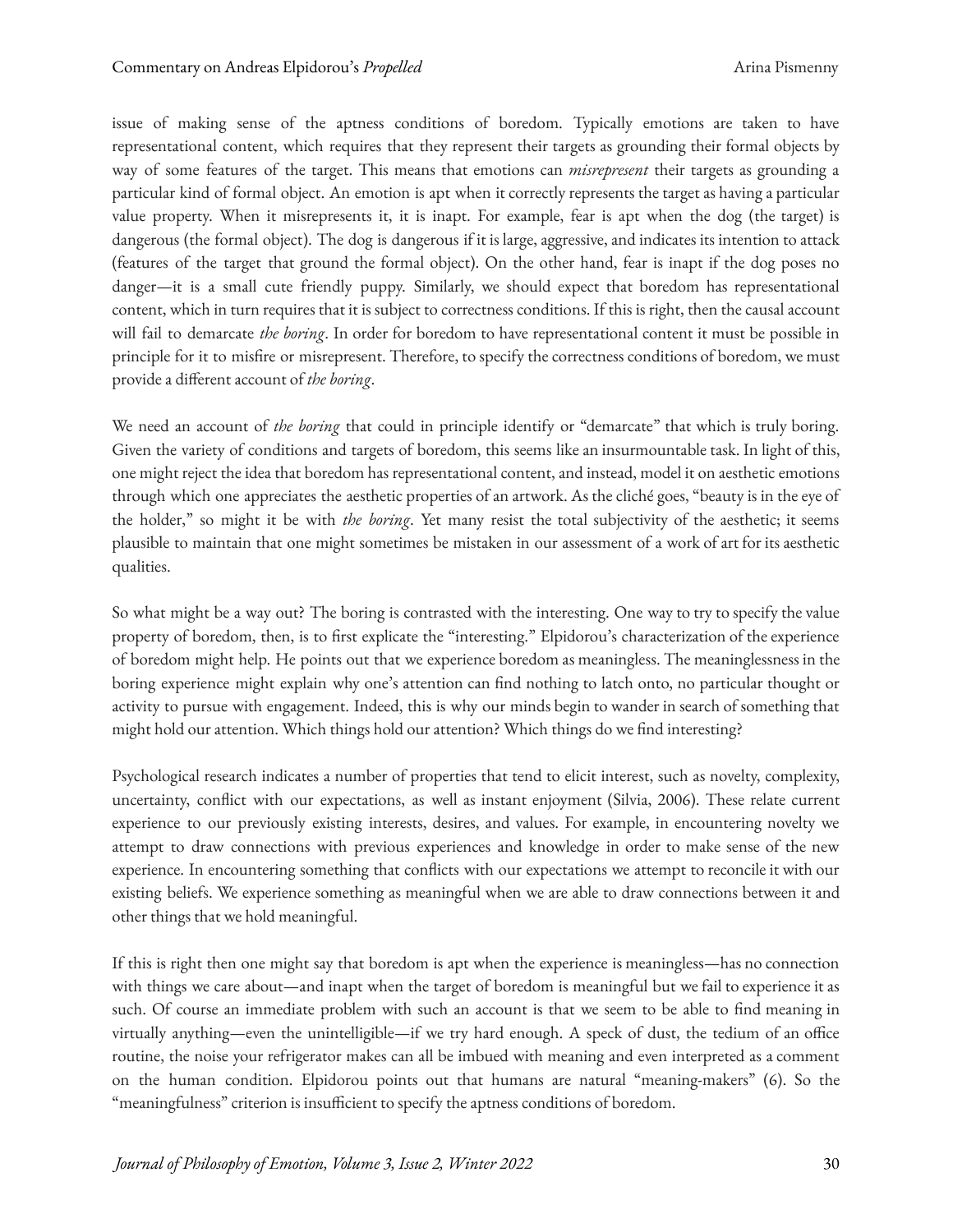Elpidorou's characterization of the function of boredom suggests another possibility:

Boredom protects us from certain situations. It does so by informing us of the presence of situations that aren't in line with our interests and desires and by motivating us to do something else. If we were to lack the capacity to be bored, we wouldn't notice when we're faced with an unsatisfying, nonstimulating, or monotonous situation. Nor would we do something to get out of it. (71)

This passage clearly indicates that boredom can get things wrong, which implies that Elpidorou does think boredom has aptness conditions. Perhaps *the boring* is whatever is not in line with our desires and goals, whatever is not relevant to our lives. However, this cannot be right. For some things that are important to us and are congruent with our goals are nonetheless boring. Consider, for example, sitting through a very important lecture. The lecture is important because it contains information that is key to doing well on the exam and later in the profession. Mastering the material presented in it has a direct impact on one's course grade, one's GPA, as well as one's expertise. Still, the lecture is boring: the material is unexciting—a matter of mindless memorizing of the order of the steps in following procedures. Furthermore, the professor is reading directly from lecture notes in a monotonous voice, not making eye contact, making no effort to engage the students. In short, important things that are directly relevant to our goals and interests can be boring: "[B]oredom signifies a lack of interest but not a lack of importance" (70). Therefore, defining *the boring* as what is irrelevant to our interests and desires misses the mark again.

The inability to specify aptness conditions for boredom puts pressure on the idea that boredom is an emotion. If emotions typically adhere to a standard of correctness and have representational content then an account of boredom must be able to specify the conditions under which boredom can be apt and inapt. If it lacks aptness conditions then it can be said to *present* rather than represent its target as boring. Boredom comes to seem akin to a perception or a mood rather than a standard emotion.

## **BOREDOM AND ITS NORMS: PRACTICAL, MORAL, AND AESTHETIC**

The rational assessment of boredom requires that its formal object and aptness conditions be adequately defined. I have not been able to determine what they might be from Elpidorou's *Propelled*. But boredom can also be assessed from practical, moral, and aesthetic points of view. Let me briefly speculate about each of these in turn.

The distinction between aptness and practical use is familiar for other emotions: while the fear of crossing a rickety bridge is apt—the bridge is really dangerous—it is impractical in this situation because it prevents me from achieving my goal of getting to the other side. Similarly, we have seen that boredom is often impractical. While it might have been practical to feel excited about the lecture since one would have gotten more out of it, getting excited was inapt because the lecture was boring. If boredom has a function, as Elpidorou insists, it should be of some practical use. What might the practical value of boredom be?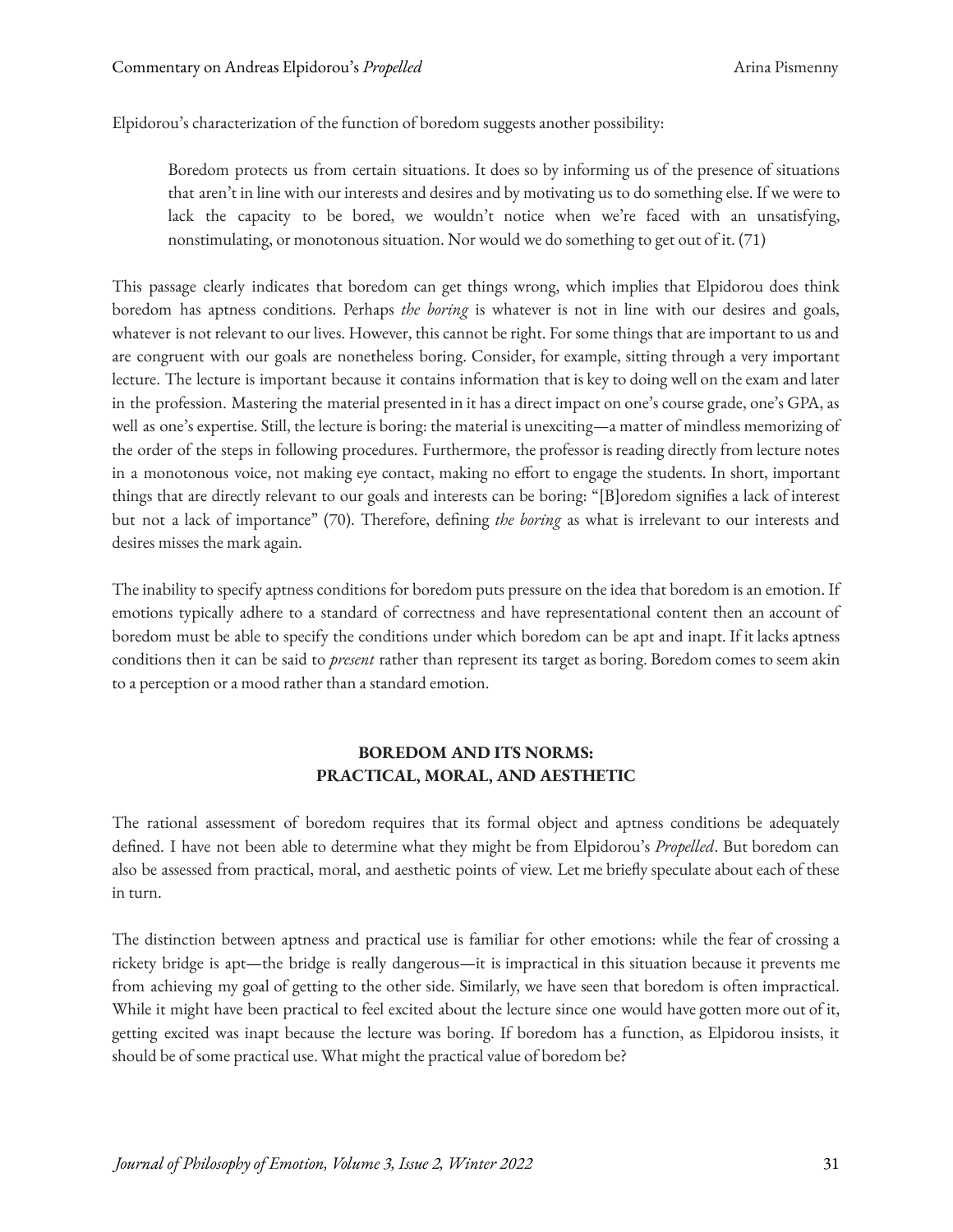Elpidorou's answer lies in the twofold function of boredom: its practical value is to correctly identify *the boring,* and to facilitate appropriate action. As we have seen, more work is needed to explain how boredom fulfills its first function. What about its action tendency? Elpidorou says, "Boredom offers us direction but only minimally. It tells us 'Do something more interesting!'" (69). Ultimately boredom motivates us to stop being bored. Yet, the actions we engage in in order to terminate boredom do not necessarily have practical value. We might choose to do housework, to play *Candy Crush*, or to go smash windows at an abandoned factory. Elpidorou is clear that there is no direct link between boredom and useful practical action. While it has interesting and complex connections with mind wandering and creativity, it is not the only antecedent of these more productive activities. Its practical value seems to be contingent on the kind of action we choose to terminate it.

Elpidorou's discussion of the connection between boredom and morality demonstrates how boredom can be morally problematic. Historically it was associated with acedia, or sloth. The connection between morality and boredom is again cashed out in terms of its dual function. Acedia is the sin most common among the medieval monks who failed to appreciate, delight in, and commit themselves to serving and loving God (43-4). The sin of sloth is the lack of appreciation and interest in life. Boredom becomes morally problematic when a politician does not care about the public good, a judge about justice, a doctor about the health of their patients, a parent about the well-being of their child. Elpidorou also discusses the case of German nurse, Niels Hoegel, who confessed to murdering his patients during World War II in order to escape the wearisome routine of the hospital (55). All these examples demonstrate how boredom can be morally problematic. Can it be shown to be morally praiseworthy? Elpidorou argues that it makes positive contributions to a good life. But I have already raised concerns regarding those arguments. It seems the contributions of boredom to a good life are limited.

Yet, one still finds a compelling defense of boredom in Elpidorou's *Propelled.* It comes from situating boredom in art appreciation. While the practical and moral value of boredom is questionable, perhaps it is to our aesthetic experience that boredom has an important contribution to make. That may be the core of its value. Boredom can be thought to be an aesthetic emotion in so far as it affords us special access to art. As Susan Sontag famously wrote in her journal, "Most of the interesting art of our time is boring" (Sontag 2012, 144). On the face of it this is a paradox. How can boring art be interesting? Elpidorou enumerates examples of boring art: Erik Satie's *Vexations* (1893)—a theme of nineteen notes to be played 840 times, Andy Warhol's *Empire* (1964), and Kenneth Goldsmith's *Fidget* (2000). One can think of many of other examples: John Baldessari, *I Will Not Make Any More Boring Art* (1971), Charlie Lyne's *Paint Drying* (2016), and numerous works by John Cage and (some might feel) Philip Glass.

What makes them interesting if they are boring? For one, some of them can be taken to be a commentary on boredom itself by way of inducing it by trapping one into a movie theater or a museum. One is forced to face boredom, experience it firsthand, contemplate it, making it the object of one's thoughts, affording a different perspective, thus making it interesting. Second, as Sontag writes, art does not owe us entertainment. Boring art is not an easily accessible art. It requires that we sit with our boredom and endure a state of dissatisfaction that moves us to reflect on it, either finding meaning or meaninglessness. Similarly, Alva Noë points out that boring art pulls the rug from underneath our feet: it affords no easy explanation (Noë, 2015). Experiencing boredom in an aesthetic context can afford channeling it in just the right way—giving oneself mental space from which one can emerge wandering, exploring, and making meaning. Thus, the role of boredom in affording an aesthetic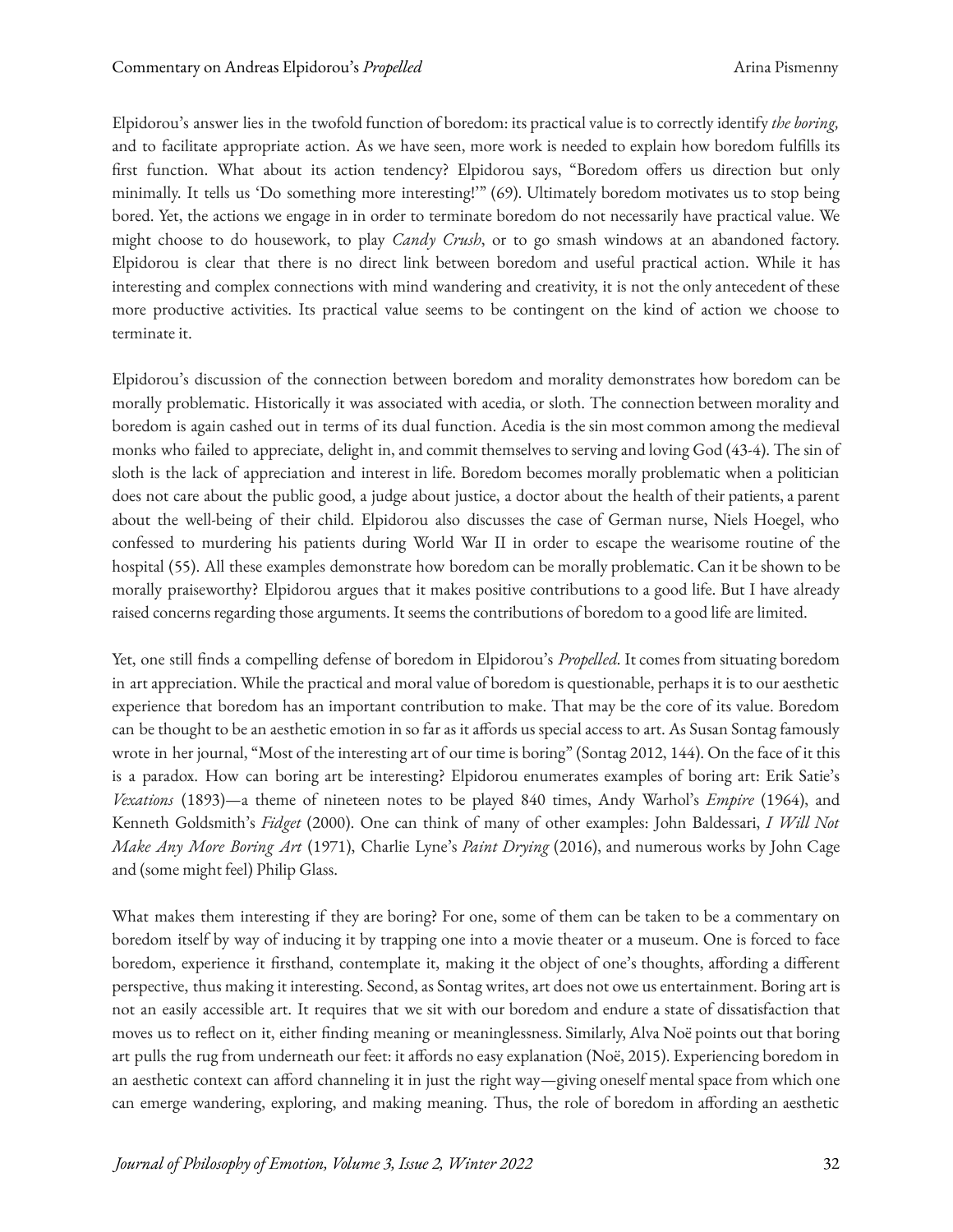experience is not only indicative of its practical value, and its contributions to a good life, but of its aesthetic, and, therefore, final value.

## **CONCLUSION**

Elpidorou's book is provocative and exciting. It raises lots of interesting questions, and draws numerous connections between philosophical questions and empirical research on boredom, frustration, and anticipation. For my part, I'd like to ask him to say more about boredom's formal object, aptness conditions, and about the ways in which it might have practical or moral value independently of its aesthetic value.